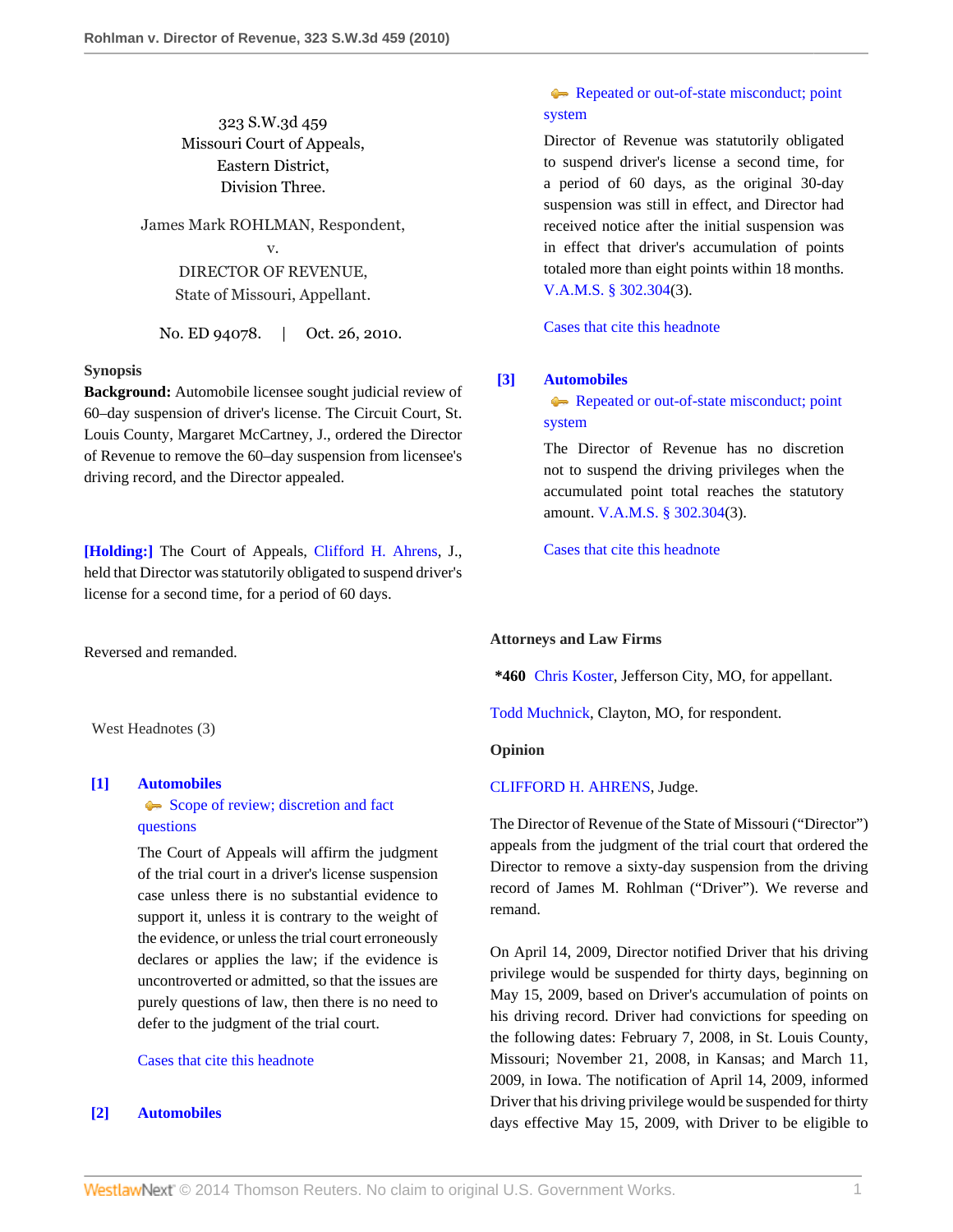be reinstated on June 14, 2009. The purpose of the delay between the Director sending the notice and the effective date of suspension is to permit drivers to appeal the decision to suspend to the circuit court. On May 4, 2009, Driver was convicted of another speeding violation in Iowa ("2nd Iowa conviction"), which would warrant the Director to assess three points against Driver's license. On May 15, 2009, Driver's thirty-day suspension of his license went into effect. On May 22, 2009, the Director received notification from Iowa of Driver's 2nd Iowa conviction, assessed three points on Driver's license, and on June 2, 2009, the Director sent Driver notice that his license was to be suspended for sixty days for point accumulation. Driver timely appealed this second suspension.

The hearing took place on September 22, 2009. The only evidence entered into the record was Exhibit A, which consisted of Driver's driving record showing his convictions for speeding, and the letters to Driver from Director regarding the initial thirty-day suspension and the second sixty-day suspension of his license. The Commissioner found that the points from Driver's second Iowa speeding conviction were improperly assessed as to date of occurrence and the number of suspensions, and ordered the sixty-day suspension to be removed from Driver's record. The Commissioner's findings were approved by the trial court on October 22, 2009. Director now appeals from this judgment.

<span id="page-1-0"></span>**[\[1\]](#page-0-1)** This Court will affirm the judgment of the trial court unless there is no substantial evidence to support it, unless it is contrary to the weight of the evidence, or unless the trial court erroneously declares or applies the law. *[Hinnah v.](http://www.westlaw.com/Link/Document/FullText?findType=Y&serNum=2002392519&pubNum=4644&fi=co_pp_sp_4644_620&originationContext=document&vr=3.0&rs=cblt1.0&transitionType=DocumentItem&contextData=(sc.Search)#co_pp_sp_4644_620) Director of Revenue,* [77 S.W.3d 616, 620 \(Mo. banc 2002\)](http://www.westlaw.com/Link/Document/FullText?findType=Y&serNum=2002392519&pubNum=4644&fi=co_pp_sp_4644_620&originationContext=document&vr=3.0&rs=cblt1.0&transitionType=DocumentItem&contextData=(sc.Search)#co_pp_sp_4644_620). If the evidence is uncontroverted **\*461** or admitted, so that the issues are purely questions of law, then there is no need to defer to the judgment of the trial court. *[Id.](http://www.westlaw.com/Link/Document/FullText?findType=Y&serNum=2002392519&originationContext=document&vr=3.0&rs=cblt1.0&transitionType=DocumentItem&contextData=(sc.Search))*

<span id="page-1-1"></span>**[\[2\]](#page-0-0)** In her sole point relied on, the Director contends that the trial court erred in reversing Driver's second suspension because it misapplied the law in that the Director properly assessed three points and a second suspension upon receiving notice of Driver's 2nd Iowa conviction.

# Section 302.304.2 RSMo  $2000<sup>1</sup>$  $2000<sup>1</sup>$  $2000<sup>1</sup>$  states that

<span id="page-1-3"></span>In an action to suspend or revoke a license or driving privilege under this section points shall be accumulated on the date of conviction. No case file of any conviction for a driving violation for which points may be assessed pursuant to section 302.302 may be closed until such time as a copy of the record of such conviction is forwarded to the department of revenue.

This particular subsection of the statute, which provides that points are accumulated on the date of conviction, was amended by the legislature in 1996 to overturn the holding in *[Buttrick v. Director of Revenue,](http://www.westlaw.com/Link/Document/FullText?findType=Y&serNum=1991048959&pubNum=713&originationContext=document&vr=3.0&rs=cblt1.0&transitionType=DocumentItem&contextData=(sc.Search))* 804 S.W.2d [19 \(Mo. banc 1991\).](http://www.westlaw.com/Link/Document/FullText?findType=Y&serNum=1991048959&pubNum=713&originationContext=document&vr=3.0&rs=cblt1.0&transitionType=DocumentItem&contextData=(sc.Search)) *See [Jennings v. Director of Revenue,](http://www.westlaw.com/Link/Document/FullText?findType=Y&serNum=1999061825&pubNum=713&fi=co_pp_sp_713_514&originationContext=document&vr=3.0&rs=cblt1.0&transitionType=DocumentItem&contextData=(sc.Search)#co_pp_sp_713_514)* [986 S.W.2d 513, 514 \(Mo.App.1999\).](http://www.westlaw.com/Link/Document/FullText?findType=Y&serNum=1999061825&pubNum=713&fi=co_pp_sp_713_514&originationContext=document&vr=3.0&rs=cblt1.0&transitionType=DocumentItem&contextData=(sc.Search)#co_pp_sp_713_514) In *[Buttrick,](http://www.westlaw.com/Link/Document/FullText?findType=Y&serNum=1991048959&pubNum=713&fi=co_pp_sp_713_20&originationContext=document&vr=3.0&rs=cblt1.0&transitionType=DocumentItem&contextData=(sc.Search)#co_pp_sp_713_20)* 804 [S.W.2d at 20,](http://www.westlaw.com/Link/Document/FullText?findType=Y&serNum=1991048959&pubNum=713&fi=co_pp_sp_713_20&originationContext=document&vr=3.0&rs=cblt1.0&transitionType=DocumentItem&contextData=(sc.Search)#co_pp_sp_713_20) the Missouri Supreme Court had interpreted [section 302.304 RSMo 1986](http://www.westlaw.com/Link/Document/FullText?findType=L&pubNum=1000229&cite=MOST302.304&originatingDoc=I416c2fe0e11b11dfb5fdfcf739be147c&refType=LQ&originationContext=document&vr=3.0&rs=cblt1.0&transitionType=DocumentItem&contextData=(sc.Search)) to mean "an accumulation of points for purposes of a suspension pursuant to Section 304.302.2 must refer to points assessed by the Director, not merely a conviction that could result in an assessment of points." The 1996 amendment made it clear that points accumulated when a driver was convicted of a violation, and was a legislative effort to give some certainty regarding the discrepancy between when points were accumulated and when points were assessed by the Director. *[Jennings,](http://www.westlaw.com/Link/Document/FullText?findType=Y&serNum=1999061825&pubNum=713&fi=co_pp_sp_713_514&originationContext=document&vr=3.0&rs=cblt1.0&transitionType=DocumentItem&contextData=(sc.Search)#co_pp_sp_713_514)* [986 S.W.2d at 514, n. 3.](http://www.westlaw.com/Link/Document/FullText?findType=Y&serNum=1999061825&pubNum=713&fi=co_pp_sp_713_514&originationContext=document&vr=3.0&rs=cblt1.0&transitionType=DocumentItem&contextData=(sc.Search)#co_pp_sp_713_514)

Section 302.160 provides that:

When the director of revenue receives notice of a conviction in another state or from a federal court, which, if committed in this state, would result in the assessment of points, the director is authorized to assess the points and suspend or revoke the operating privilege when the accumulated points so require as provided in [section](http://www.westlaw.com/Link/Document/FullText?findType=L&pubNum=1000229&cite=MOST302.304&originatingDoc=I416c2fe0e11b11dfb5fdfcf739be147c&refType=LQ&originationContext=document&vr=3.0&rs=cblt1.0&transitionType=DocumentItem&contextData=(sc.Search)) [302.304.](http://www.westlaw.com/Link/Document/FullText?findType=L&pubNum=1000229&cite=MOST302.304&originatingDoc=I416c2fe0e11b11dfb5fdfcf739be147c&refType=LQ&originationContext=document&vr=3.0&rs=cblt1.0&transitionType=DocumentItem&contextData=(sc.Search))

Section 302.160, unlike section 302.304.2, was not amended following the decision in *[Buttrick.](http://www.westlaw.com/Link/Document/FullText?findType=Y&serNum=1991048959&originationContext=document&vr=3.0&rs=cblt1.0&transitionType=DocumentItem&contextData=(sc.Search))* Under this statute, the Director is not authorized to assess points until she receives notice of the conviction in another state or from a federal court. In the present case, notice of Driver's 2nd Iowa conviction was not received by the Director until May 22, 2009. The Director could not assess points until that date; it was impossible for her to assess points against Driver's Missouri license on the date of the second Iowa conviction.

<span id="page-1-2"></span>**[\[3\]](#page-0-2)** Section 302.304.3 provides that the Director "shall suspend the license and driving privileges" of anyone whose driving record shows an accumulation of eight points within eighteen months. The Director has no discretion not to suspend the driving privileges when the accumulated point